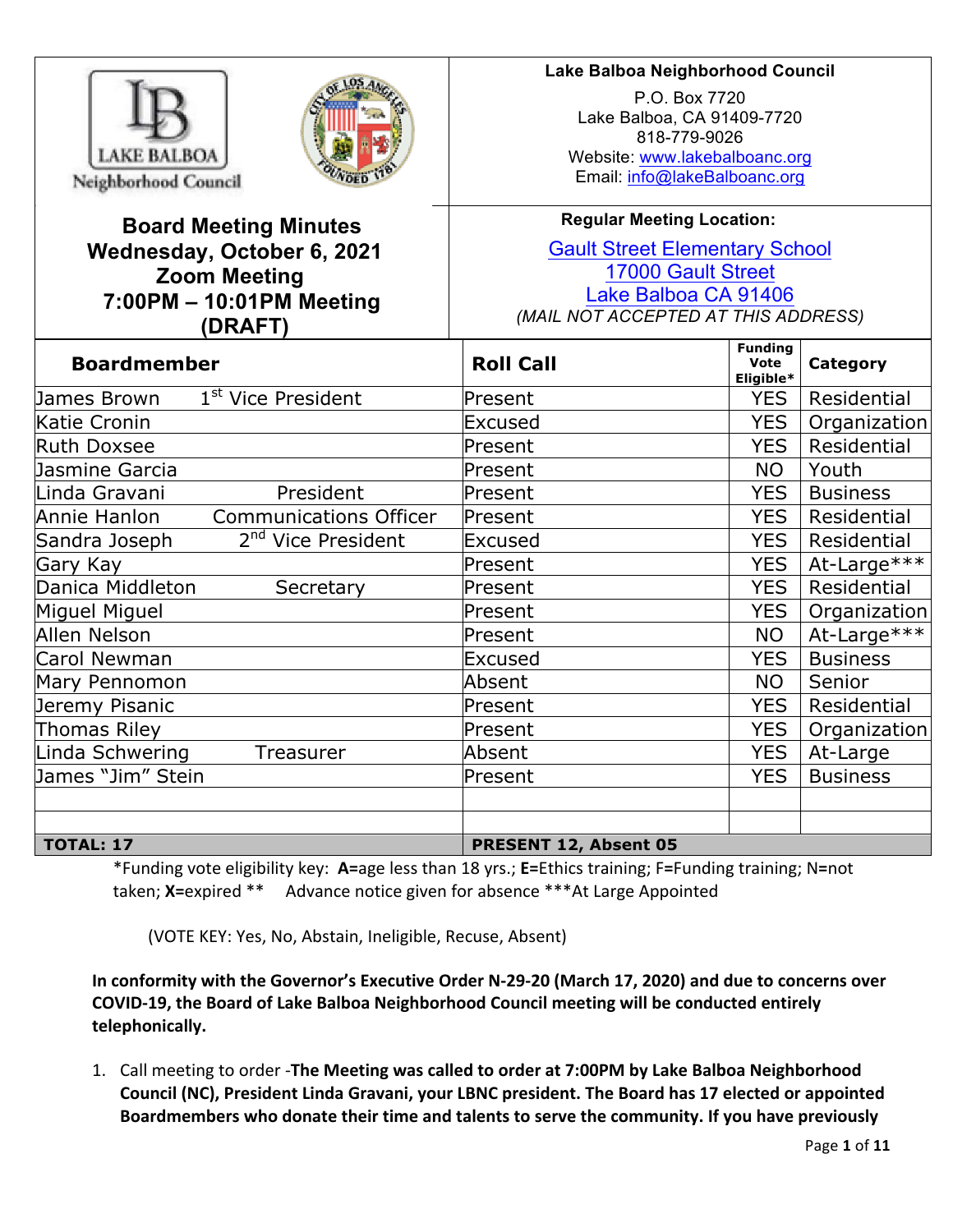attended Zoom meetings and used CHAT, please be advised CHAT is disconnected, only raised hands will be recognized so that all attending can be included. LBNC will be capturing your email to add to our database for LBNC updates only. If you do NOT want to be in the database, please notify me at lindag@lakebalboanc.org.

# L.A. City Charter Sec 900. Purpose (Of Neighborhood Councils)

To promote more citizen participation in government and make government more responsive to local needs, a citywide system of Neighborhood Councils, and a Department of Neighborhood **Empowerment is created. Neighborhood Councils shall include representatives of the many diverse** interests in communities and shall have an advisory role on issues of concern to the neighborhood.

We are part of the City of Los Angeles. We are required to follow city and state laws. The Brown Act does not allow us to discuss anything that is not on tonight's agenda. There is an item called Public Comment where you can address items not on the agenda. Items are on time limits so that the meeting will end around 9:30PM. Time allocations are approximate and may be shortened or lengthened at the discretion of the President. The time keeper tonight is: James Brown.

- 2. Pledge of Allegiance The Pledge of Allegiance was led by Student Giselle Alvarado from Cohasset School. The Pledge was said in both English and Spanish. Giselle Alvarado is in fifth grade at Cohasset St. Elementary School. She will be leaving the school at the end of the school year. She is not sure if she is ready to move on to a bigger school. She will have to make new friends. Principal Andrea Yahudian- Cohasset is a Neighborhood School located in Lake Balboa, at Saticoy and Gloria. We are particularly proud of Giselle's group which is part of a One-way Immersion Program, which promotes Bilingual and Biliteracy in Spanish. She began the program in Kindergarden and has continued through fifth grade. Giselle is one of their shining stars, she will have a wonderful career whatever she chooses. She will have the ability to speak, read, and write in Spanish. There are a lot of issues in dealing with the Pandemic.
- 3. Poll Board members for completion of mandatory NC Training: Gary Kay, Danica Middleton, Miguel Miguel, Mary Pennomon, Allen Nelson, Tom Riley, Jim Stein.- All Boardmembers in attendance tonight are eligible to vote except for Allen Nelson. Jasmine Garcia is ineligible to vote on Funding **Items due to her age.**
- 4. Roll Call **Roll was called by Danica Middleton.**

| LBNC ITEM 4. Roll Call (7:10PM)                         |                  |                 |
|---------------------------------------------------------|------------------|-----------------|
| Present-12                                              | Absent-02        | Excused-03      |
| Brown, Doxsee, Garcia, Gravani, Hanlon, Kay, Middleton, | Pennomon,        | Cronin, Joseph, |
| Miguel, Nelson, Pisanic, Riley, Stein                   | <b>Schwering</b> | <b>Newman</b>   |

5. Adoption of the Agenda for October 6, 2021

# **Public Comment: no comment Motion Passed (7:11PM)**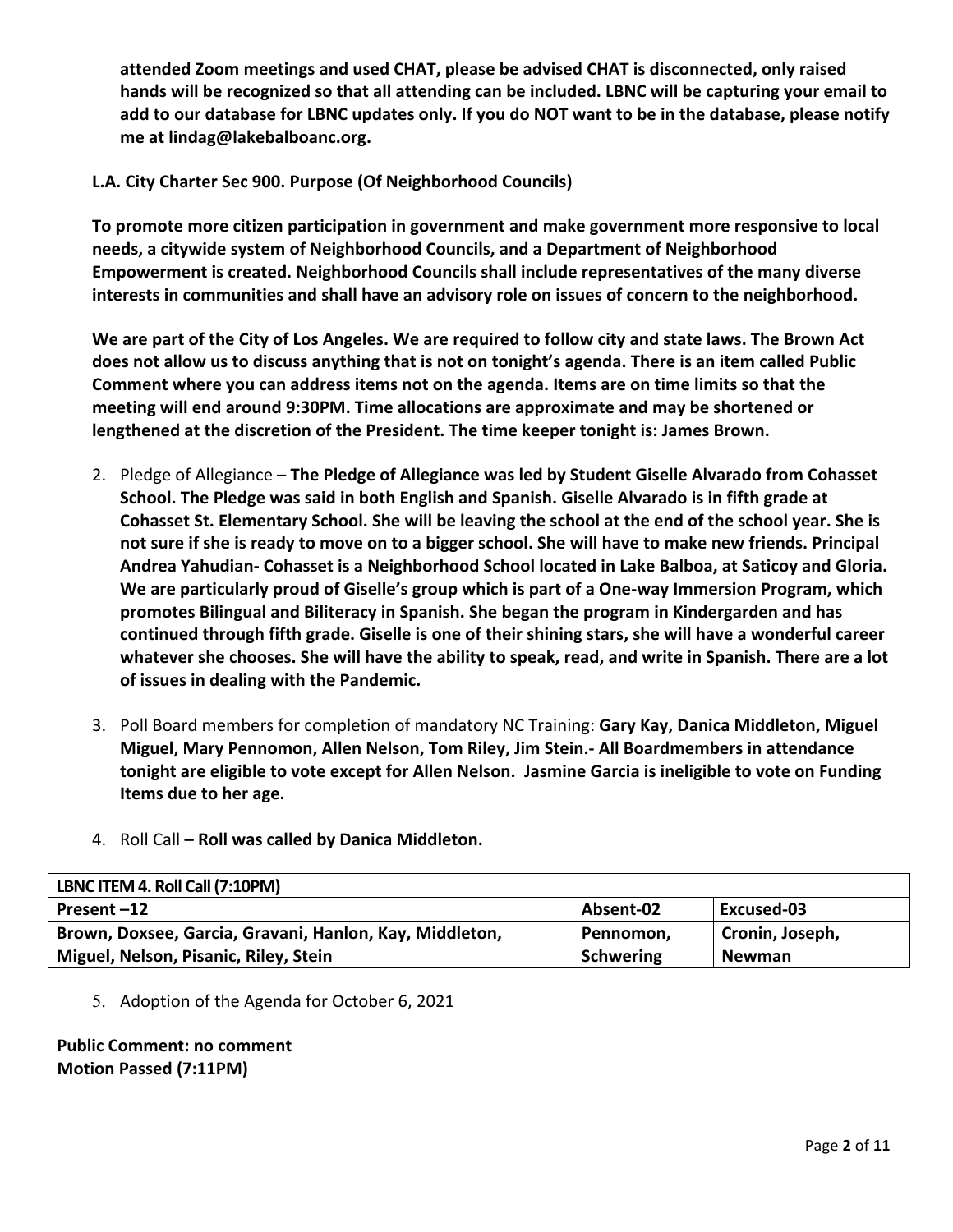| LBNC ITEM 5. Motion to approve the Agenda for October 6, 2021 Moved: Pisanic Second: Brown |         |               |                         |  |  |
|--------------------------------------------------------------------------------------------|---------|---------------|-------------------------|--|--|
| $Yes-11$                                                                                   | $No-00$ | Ineligible-01 | Absent-05               |  |  |
| Brown, Doxsee, Garcia, Gravani, Hanlon, Kay,                                               | None    | <b>Nelson</b> | Cronin, Joseph, Newman, |  |  |
| <b>Pennomon, Schwering</b><br>Middleton, Miguel, Pisanic, Riley, Stein                     |         |               |                         |  |  |

6. Discussion and possible action for the Approval of Minutes for September 1, 2021 meeting.- Danica Middleton- **Ruth Doxsee submitted a few spelling corrections.** #11 Blumenfield #19 Deide

### Public Comment: No comment

### **Motion Passed (7:27PM)**

**LBNC ITEM 6. Motion to approve the Minutes for September 1, 2021 meeting as revised. Moved: Middleton Second: Brown**

| Yes $-11$                                    | $No-00$ | Ineligible-01 | Absent-05               |
|----------------------------------------------|---------|---------------|-------------------------|
| Brown, Doxsee, Garcia, Gravani, Hanlon, Kay, | None    | <b>Nelson</b> | Cronin, Joseph, Newman, |
| Middleton, Miguel, Pisanic, Riley, Stein     |         |               | Pennomon, Schwering     |

**Mary Pennomon joined the Meeting at 7:30PM, but will not be allowed to vote because she is not visible to the Board and is being counted as absent.**

# Linda Schwering also joined the Meeting, but will be not be allowed to vote because she is not visible to the Board and is being counted in the votes as absent

- 7. Announcements and Reports: 22 minutes If present, Representatives of LAPD, Local, City, County, State 2-minute limit per speaker.
	- a. West Valley LAPD Captain David Grimes 31168@lapd.online Senior Lead Officers (SLOs) 1-877-ASK-LAPD- Officer Isela (Para) Smith office 818-374-7631- 34488@lapd.online ( **She has been reassigned** )2. Officer Sam Park office 818-374-7635 – 35234@LAPD.online – **Captain Grimes went over the Crime Stats. There is a significant problem with Grand Theft Auto which is improving.** The number one thing you can do is keep your keys with you. Do not leave your keys in the car. Do not leave your car running. That is an opportunity for someone to steal your car. If you can **keep your car in a garage that is the best place. A driveway is better than parking on the street. If you have to park on the street, try to park under a light. Catalytic Convertors are still being** stolen. There will be an upcoming event where the Police will set up an event to engrave your **license plate number onto the Catalytic Converter. If they find the Catalytic Converter in the** future they will know what car it was stolen from. These engraving events are being held across the city. Everything at the Station is pretty good. They only have one person out with Covid. At one time they had twenty people out. They have not advertised to fill the Senior Lead position **yet.** This is a budgetary issue. There are two people currently working the area.
	- b. Councilwoman's Martinez's office (CD 6) 818-778-4999 Field Deputy Jonah.Glickman@lacity.org Richard Aguilera-Caseworker- works at the Van Nuys location **Richard.aguilera@lacity.org Jonah Glickman-** The City Council voted today to pass Vaccination Mandates for Indoor Settings (All Indoor Events, and Bars). This goes into effect in November. Businesses that do not follow the mandate will be fined. We are trying to create a safe city for people. We do not want the shadow of Covid hanging over our heads when we go out to restaurants and events with our families. The County and the School District are doing similar things. We continue to encourage **people to be vaccinated. You may be able to provide a negative Covid Test to enter. The Council**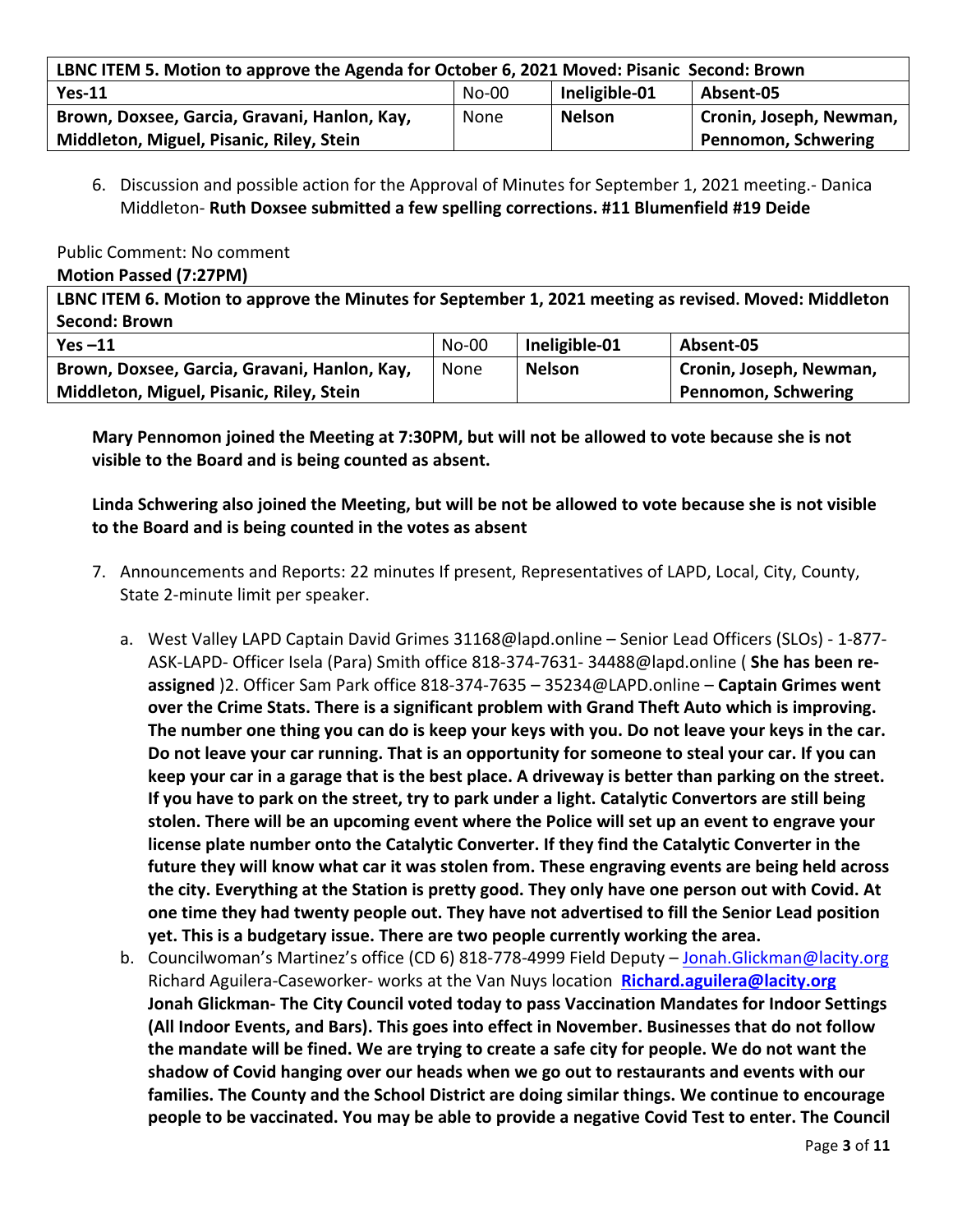President presented Ordinance 4118 - gives the City the ability to restrict encampments within **500 ft of Schools, Libraries and Day Care Centers. The next step will help address issues like the** Airtel Plaza. The Airtel Plaza will receive signs in the 1,000 ft radius around the Airtel to stop the homeless encampments immediately around it. There will be a lot of street resurfacing around Lake Balboa this month. This week there are several scheduled such as Balboa Place, on Strathern from Balboa and Louise, on Balboa between Stagg and Valerio, Valerio Street **between Balboa and Louise, and Vose between Amestoy to Aldea. Several questions by** Boardmembers were asked which Mr. Glickman answered. Fines for no Vaccines will be fined to the business and not the individuals. Those fines may be as high as \$5,000.00. The Department of Building and Safety Inspectors and the County Public Health Department will be **writing the fines.**

- c. US Representative Brad Sherman (District 30) 818-501-9200 Mary.Chakerian@mail.house.gov **See Report Item 8.**
- d. LAUSD Board President Kelly Gonez office (District 6) 818-212-6687 Dir of Community Engagement & Advocacy Michael.Menjivar@lausd.net- See Report Item 9.
- e. LA Mayor Garcetti's office East Valley Area Rep-**No Report**
- f. Lisa.Paylne@lacity.org Public Engagement Director 213-713-0597- **No Report**
- g. LA City Attorney's Office 213-978-8100 1. Neighborhood Prosecutor Michael.Liu@lacity.org 818-374-6837- **No Report**
- h. Community Resource Specialist Cynthia.Hernandez@lacity.org 818-374-6839- No Report
- i. LA City Planning Liaison Ariel.Jones@lacity.org 213-820-4255=No Report
- j. LAUSD Scott Schmerelson's office (District 3) 818-654-3785 school Engagement and Data Specialist Tara.Vahdani@lausd.net 818-654-3785-Tammy Ramirez Tammy.Ramirez@lausd.net
- k. LAUSD Dr. Eric Maxey Administrator, Community of Schools-Reseda ejm9800@lausd.net 818-668-1051- **No Report**
- l. LAUSD Northwest District Administrator Parent/Community Engagement-Gonsalo Garay ggg9445@lausd.net 818-654-3600**- No Report**
- m. LA County Supervisor Sheila Kuehl's office (District 3) 818-902-3831 District Director Jessica Orellana jorellana@bos.lacounty.gov) and Brenda Yanez, Field Deputy BYanez@bos.lacounty.gov
- n. Help for Homeless www.la-hop.org Report problems download MYLA311 app to your phone
- o. CA Assembly Member Adrin Nazarian's office (District 46) 818-376-4246 -Ms. Soudani asked the Board if they would like to go on tours such as the one to see the tiny houses, give her a call. Last week they held a Renters Rights Workshop. There were close to 300 attendees, both renters and landlords. They wanted information on the States Emergency Rental Assistance Program. The Governor signed AB773 and AB749. We are still helping people with EDD. Sophia was thanked by several Lake Balboa NC Boardmembers for her help. There will be an upcoming Self Defense Class later this month. Sophia.Soudani@asm.ca.gov
- p. CA State Senator Robert Hertzberg's Office (District 18) 818-901-5588 Hannah.Kelley@sen.ca.gov **No Report**
- q. CA State Senator Henry Stern's Office (District 27) 818-876-3352 -Jeremy.Wolf@sen.ca.gov and SFV representative Denise.Kniter@sen.ca.gov -No Report
- r. US Representative Tony Cardenas (District 29) 818-221-3718 Osvaldo.Ramirez@mail.house.gov-**No Report**
- s. US Representative Brad Sherman (District 30) 818-501-9200 Mary.Chakerian@mail.house.gov-**No Report**
- t. West Valley Neighborhood Alliance of Homelessness Stakeholder Erich Eilenberger representing LBNC- For anyone concerned about encampments, there has been a movement during the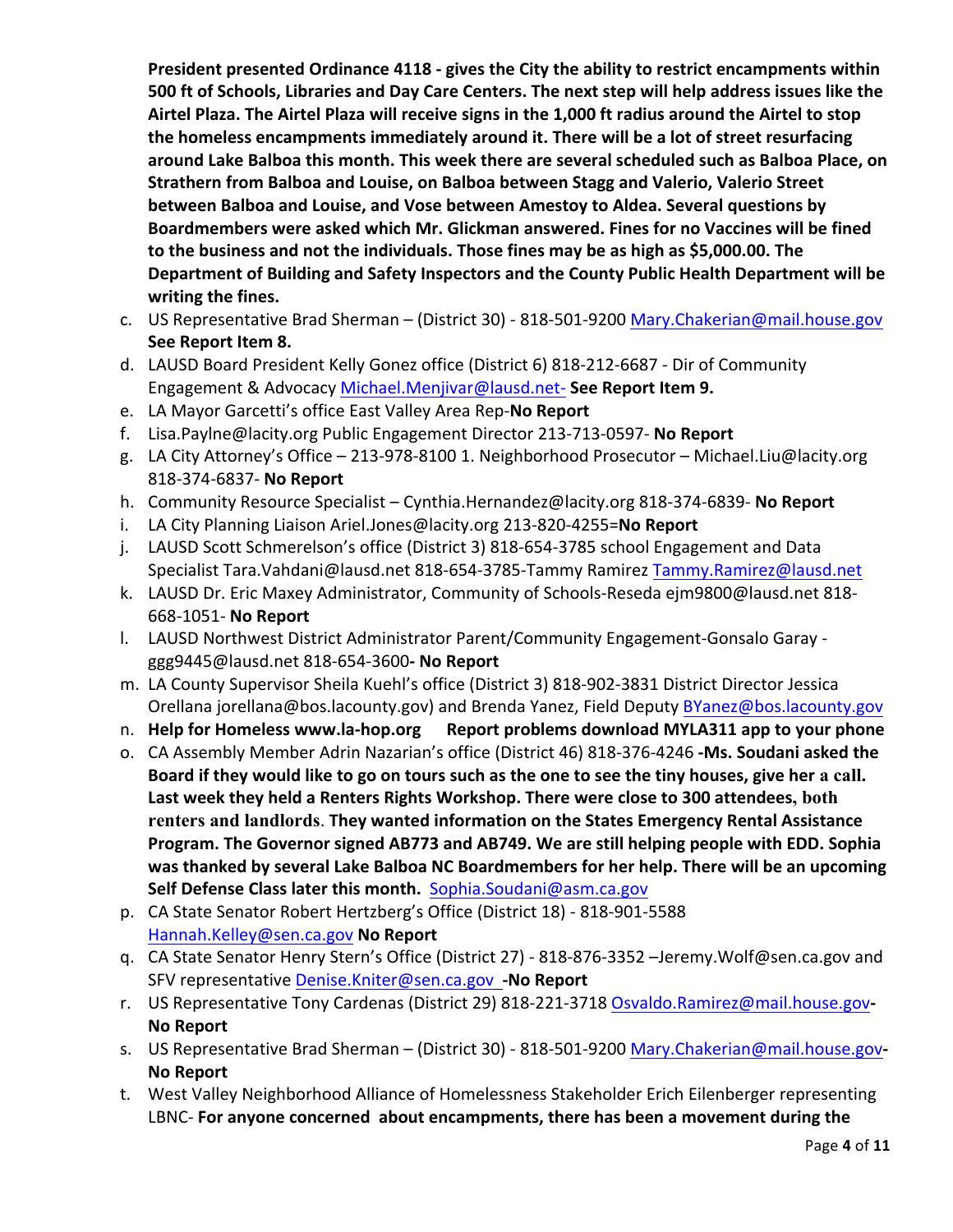Pandemic not to disturb encampments. There will be moves now to address encampments contact www.la-hop.org to report encampments. The Los Angeles Homeless Count is coming up in January of next year. The Neighborhood Councils are welcome to host and support the Homeless Count contact LAHSA.org for information.

u. NOTE: Presiding Officer: Please prompt the public to either dial \*9 if on the phone AND \*6 to Unmute yourself or "raise your hand" if on the website to address the board on NON-agenda items

### Guest Speakers will be recorded for posting on LBNC website www.lakebalboanc.org

- 8. Guest Speaker Brad Sherman Congressman Brad Sherman (D-Sherman Oaks Ms. Gravani gave the introduction of Congressman Brad Sherman. He was born and raised in Southern California. He represents part of the San Fernando Valley. He is serving his thirteenth term in Congress. He has **been part of the House of Representatives since 1997. Congressman Brad Sherman- has served** for the last twenty-five years. He heard Captain Grimes speak and is interested in knowing if it would be helpful to have the vehicle VIN #s put on the Catalytic Converters in the future. It could be mandated by Federal Law. With him today is Kimberley Katsaris, she is new to Constituent Services. She can help to fix any Federal issues you may have. The Passport Renewal System is **broken.** Apply seven or eight months before you may need it. If you have sudden travel plans give his office a call. There are several programs that help with Covid recover including the Child Tax Credit. The Federal Government has a huge debt which needs to be rolled over. The House has voted to extend that. There are two large Biden Legacy Bills one is for infrastructure. They are trying to develop more land around the Sepulveda Basin. He mentioned some of the other projects. On November 16, 2021 at 7:00PM there will be a telephone Town Hall. Go to **bradsherman.house.gov for the telephone townhall information. Vaccinated people are not immune to Covid. He does not understand why people who have natural antibodies are not being** treated equally with those that have antibodies due to vaccination. We need to have a Lead Officer for the Lake Balboa Community. No one on the Democratic side of the House has voted to defund the Police. We voted to replace some of the tax money due to Covid which was used to pay for Police. We do need to make sure Cities have the money to support Public Safety. The number one thing that Constituents would like to see is a Community Center.
- 9. Guest speaker Kelly Gonez 15min Kelly Gonez is the President of the LAUSD Board of Education representing Board District 6 which encompasses most of the East San Fernando Valley- Kelly Gonez thanked Lake Balboa Neighborhood Council for providing an opportunity at the beginning of their meetings to focus on a local school and allowing students to lead the Pledge of Allegiance. LAUSD has a lot of wonderful programs. The students and staff are really happy to be back on the school campuses. There have been challenges. Some days are tougher than others. She is the LAUSD President and updated the Board on the search for a new LAUSD Superintendent. They have been soliciting feedback from students, staff, and community members. Today is the last day to complete the survey to get your input. She will share the link in the chat. They have been holding listening sessions in English and Spanish for feedback. Los Angeles Unified continues to give free vaccinations and Covid Testing. They are requiring all of their employees to be vaccinated. The LAUSD is also requiring eligible students twelve years and older to be vaccinated. They want to have safe in person learning. The District has mobile Vaccination Teams going out to the schools. You can call the District Hotline for more information. Students have until January to get their vaccines. She is happy to have Lake Balboa Neighborhood Council as a Community Partner for the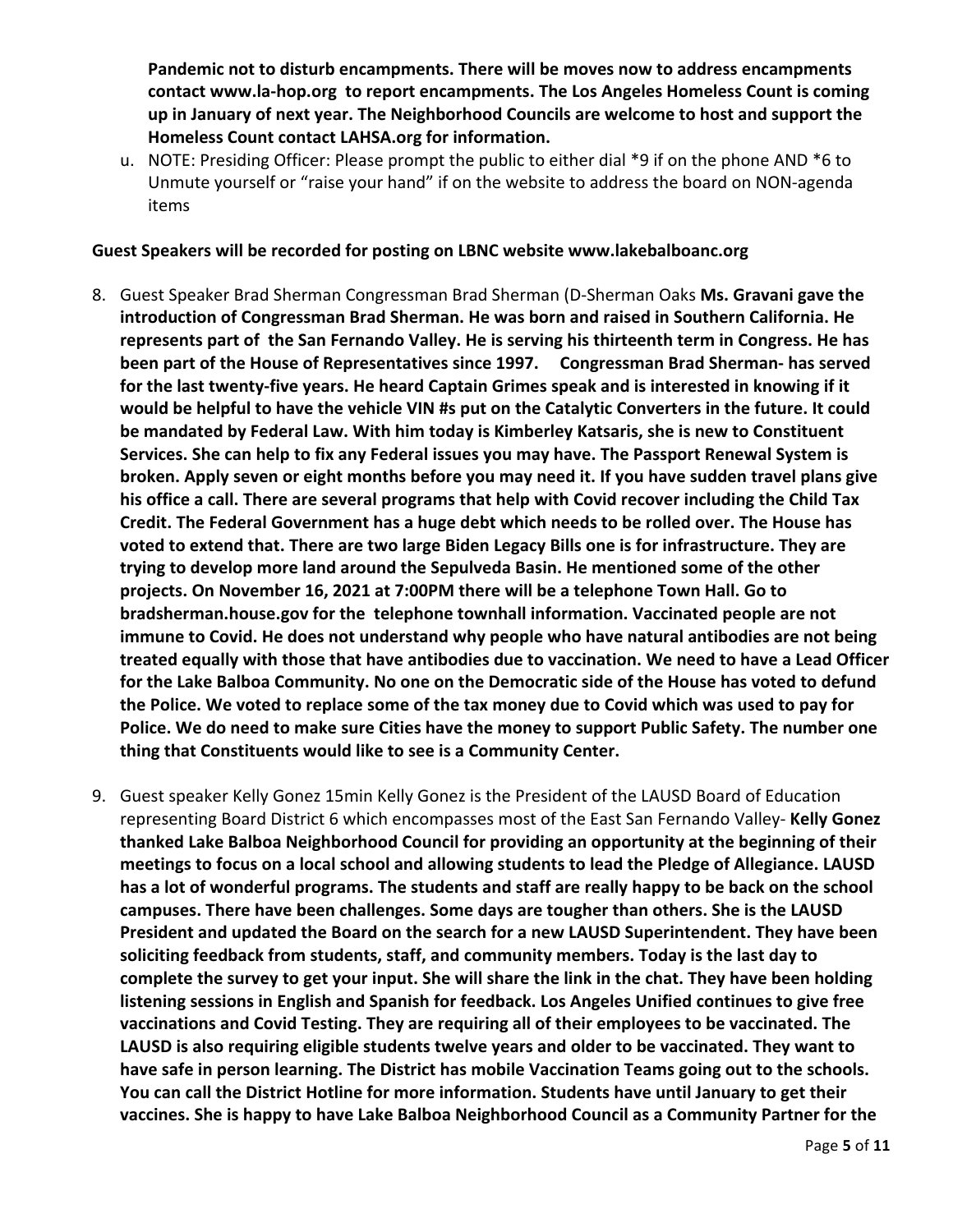schools. The deadline for Employees to get the vaccine is October 15, 2021. They will be looking to fill vacancies.

- 10. Public Comment: Comments from Public on Non-Agenda items, Issues, Announcements and Complaints within the jurisdiction of the Lake Balboa NC. The Brown Act, prevents the board from commenting on your comments. We are making note of them.
	- a. Stacy Rotter: Thank you to Jonah for addressing street issues on her block. Is there an ongoing Education Committee? It would be helpful for the neighbors to be informed when Birmingham High School is going to have fireworks.

# **Board Comment:**

- a. James Brown: In regards to the Catalytic Converter issue, it is thought that if they have the vehicle information engraved on them the people that are buying them for the precious metals may not be willing to take them. If the Fence is caught with them the Police know they are stolen property and they will face prosecution. Wednesday, November 10, 2021, we are doing an Officer Appreciation Day at West Valley LAPD. Ruth Doxsee has **volunteered but we are looking for more volunteers to serve lunch (11:30-2) and dinner (5- 7).** This is in lieu of the November CPAB Meeting. California is one of the few states left with an Officer Decertification Process. The Governor signed that into law, for Officers convicted of breaking the law. It will stop Officers from being able to seek employment from other **agencies.**
- b. **Tom Riley: Home owners should receive a letter from the Howard Jarvis Association on how** the state is trying to get around Proposition 13. Take the time to read it and respond to it.
- c. Jim Stein will be holding a Recreation and Park Committee Meeting next week, Tuesday at **7:00PM.**
- d. Ruth Doxsee: Sepulveda Basin Wildlife Steering Committee Meeting Report- Melody **Winter, The River Project presented the conceptual plan for the restoration of the** Sepulveda Basin to render it a World Class Park similar to Central Park. Letters of nonobjection are being sought for a controlled burn at the Apollo Model Airplane Field. They are hoping to have the burn at the end of October. Dr. Robert Fischer of the US Geological Survey spoke about reintroducing the Western Pond Turtles that once thrived in Southern California into the Sepulveda Basin. Education is needed to ensure that females crossing trails are not collected and to keep non- natives from being introduced into the Basin. The **Tours and Nature Walks in the Wildlife Reserve are now occurring the second Saturdays** from October to March at 9:00AM.
- e. Allen Nelson wanted to thank Jonah for the partial cleanup on Haskell.
- f. James Brown wants to remind everyone that on Wednesday, October 13, 2021 There will be a CPAB Meeting, with the Speaker being State Assembly Member Jesse Gabriel, the meeting will be on Zoom at 6:00PM.

**L.A. City Charter Sec. 909. Annual City Budget Priorities.**

Each Neighborhood Council may present to the Mayor and Council an annual list of priorities for the City budget. The Mayor shall inform certified Neighborhood Councils of the deadline for submission so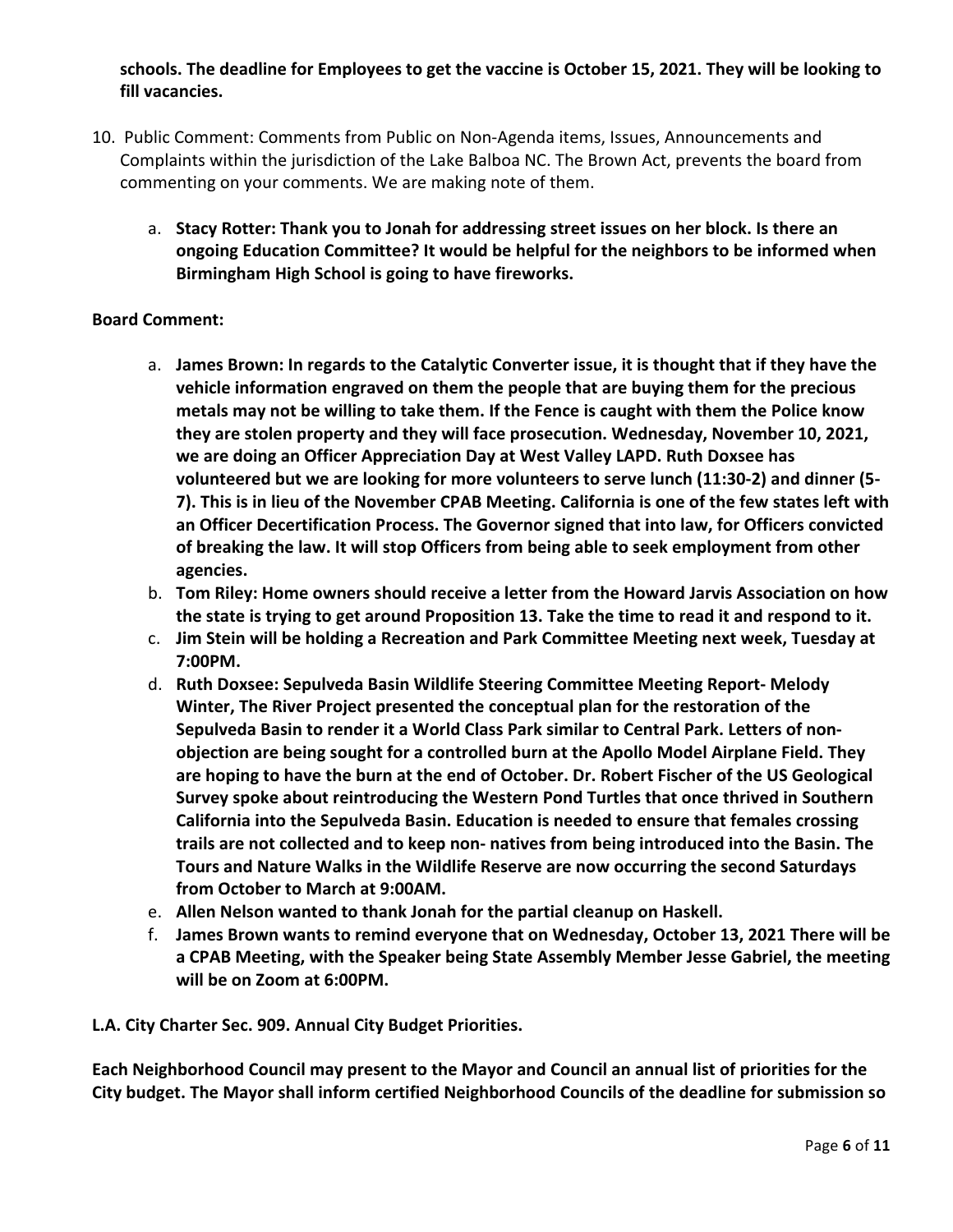# that the input may be considered in a timely fashion. (See http://www.budgetadvocates.org for 2015, 2016, 2017, 2018, 2019, 2020 White Paper recommendations

- 11. Budget Advocate Updates, (www.budgetadvocates.org) Budget Advocate Carol Newman Budget Rep Linda Gravani) Ms. Gravani read Ms. Newman's report The Budget Advocates held their Annual Budget Day on August 21, 2021. It was well attended with speakers including City Controller Ron Galperin, City Councilmember Bob Blumenfield, and a Representative from the CAO's office. Budget Day is a presentation on the State of the City, with an emphasis on the city's financial condition. After the Plenary Session, there were breakout sessions by region. Region 3, the Southeast Valley met with Region 4, the Southwest Valley and the Budget Advocates listened to **the concerns of both Regions. Those concerns are considered when the Budget Advocates meet** with the city departments this Fall. The Budget Advocates are now in the process of forming their committees to meet with the city departments. The goal of interviewing the city departments is to evaluate what has happened to their budgets and the services they are providing since last year and to discuss if we want to support their plans for the next fiscal year and what services they will provide for the stakeholders. Anyone may serve on one of these committees whether you are a Budget Advocate, a Budget Representative or a Stakeholder. They are always looking for help. If **you are interested in reviewing a city department, please let Carol Newman know. After we have** met with the Departments (all meetings may be virtual) we will begin the process of writing the annual White Paper. The White Paper is a 100 plus page compilation of the department reports with a cover memorandum emphasizing a single over arching theme. We have not yet decided on this year's theme. We are hoping to have the White Paper delivered to the Mayor by the end of November if possible. If you have any questions, please let Carol know. The first ten pages of the White Paper give a basic summary, then it is specific to each department.
- 12. President's update Birmingham High School will be holding a Homecoming Festival tomorrow night and they will be having fireworks between 7:45PM and 8:00PM. Ms. Gravani was surprised that they did not receive any advanced notice. DONE: GM is holding secret meetings, apparently there is another MANDATORY TRAINING called ABLE, there was no official notice to NCs you have to find out by accident. There has been too much confusion on whether we are allowed to continue to hold Zoom meetings. We were told we may have to stop in October, but no one let us know if we are supposed to stop or not.
- 13. Projects/Status/Updates/Deadlines
	- a. Linda Pruett Memorial EP Outreach Event Postponed until May 14, 2022 Sandy Joseph handling details, she checked with Linda's daughter and that date works for their return to Calif.- **Reviewed**
	- b. Jesse Owens Park What is the status? Completion Date? Katie came to the board with this original request- Jonah Glickman gave the update. The city has included funding for Jesse **Owens park in the budget. The amount was \$500,000.00. Recreation and Parks has also set** aside \$824,000.00 from its' Deferred Maintenance Fund. There are now over a million dollars to update the park. He does not have a completion date at this time. With 4418 **Jesse Owens Park will be on the list. He thanked Mr. Stein and Ms. Cronin for their hard work** in moving this forward.
	- c. Community Center Is anyone scouting locations? Got any ideas? Jim Stein- **Still looking for locations.**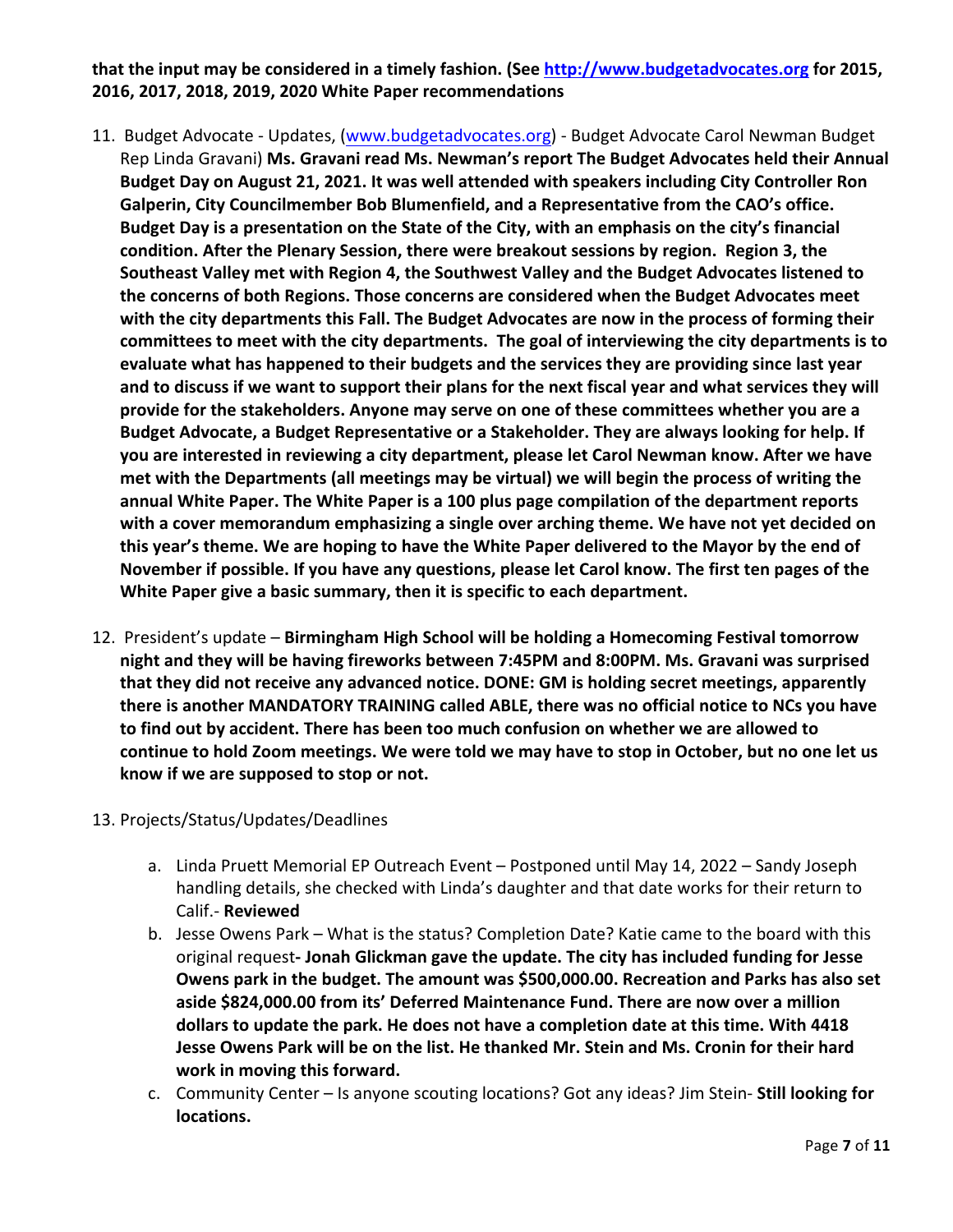- d. New location for LBNC/Committee meetings-August meeting Linda Schwering to handle-Ms. **Schwering has made a visit to a local potential location, VNY on 7900 Balboa between Strathern and Stagg to hold the monthly meetings (Second Story) and have a community** room. It would be at no charge. It is ADA Compliant.
- 14. Problem Areas
	- a. VAPE Task Force Corner of Victory/Balboa window advertising was to entice students they were advised. Purple Haze Smoke / Vape shop. The Police have been watching it and have brought in others such as the City Attorney and the DOJ. We also need to keep our eyes out. Mr. Glickman: 40% of the smoke shops in the city are within 1,000 ft. of a school.
	- b. AirTel Since the homeless now reside at the Airtel, there has been a lot of break-ins, vandalism, and overall disturbance in the area. LA County had the contract first and now the City of LA is handling. It is better now that it is city run, however, the business owners are tired of constantly reporting problems. LAPD is working with Volunteers of America, the organization running the hotel.
- 15. Neighborhood Watch/Issues-Gravani: My Pet project, however, I dropped the ball and Gary Kay picked up the slack. There are website issues which need to be fixed. I compiled a list of those who sent complaints during the past two or so years and will reach out to them regarding being block **captains.**
- 16. Website Welcome Letter response Discussion and possible action regarding appointment of Workgroup to update Website. Gravani: It is disappointing that there were only two responses from Board Members for updates on the website. Gary Kay provided a list over a year ago and much is still pending. What I'm looking for from this work group is a complete list of items to be submitted to webmaster with a requested completion date. Some of the previously requested items were LBNC recording of top students, that attend LBNC meetings each month, there is only one from 5/5/2021, LB History, Committee chairs are responsible for their minutes to be posted on website, we had one- minute videos by committee chairs which never made it to the website and are now obsolete. There is no reason for anyone to come back to LBNC's website because there is nothing new or interesting. I would like to ask our stakeholders their opinions regarding council files, new construction, what is their gripe. There is a calendar tab, but no calendar. FYI, there is a button on the website that will translate (into Spanish) everything except PDF files, it appears on the lower right side of the page surrounded in orange. Gary Kay- would like to discuss Webmaster. The email sent by the Webmaster had inaccurate information. Would like to have this added to the next agenda. Stacy Rotter- asked questions about the hiring of Webmaster. Ruth Doxsee, Linda Schwering, and Gary Kay will be on the work group to look for a new webmaster.
- 17. LAND USE: Discussion and possible action regarding the passage of State Senate Bills 9 and 10 Riley/Gravani- **The Bills were passed despite the fact that 71% of the voters were opposed to 9, 75%** were opposed to 10. Senator Hertzberg supported 9 and opposed 10. Adrin Nazarian was opposed to both. Senator Stern was opposed to both. They are horrible Bills. They have the potential to have a dramatic effect on your property values. There are currently lawsuits filed against the two Bills. There are many people fighting them. Lake Balboa Neighborhood Council took a position against the Bills. They are hoping for a Ballot initiative that gives local control for **zoning.**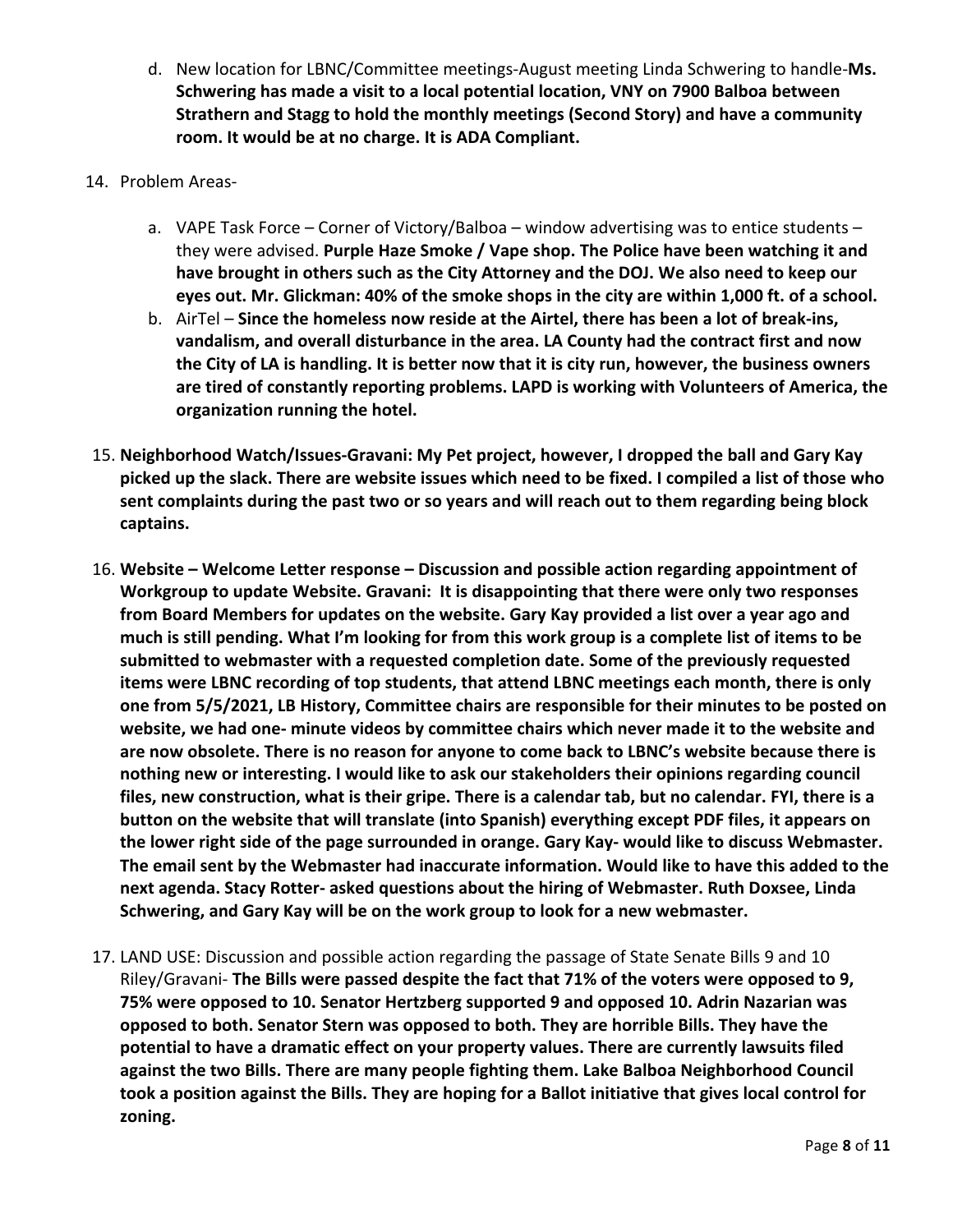- 18. LAND USE UPDATE: What's happening in our community Riley- **The LA Housing Element Plan is being looked at and how much new housing is needed. This is a requirement from the State. It is** expected that 456,643 new housing will be built in LA between 2021-2029 for all income levels. There is a study to build 405 freeway Express Lanes between the 101 and the 10 freeway. They will be building a 63 ft high Wireless Communication Tower on the Lake Balboa Park Property. There are two local projects. One is at 17630 Sherman Way (By Right) 39 units, 4 story building, with five retail units on the first floor. The other project is at 7650 seven-story 150 units, replacing 25, appears to be on hold.
- 19. LAND USE: Discussion and possible action regarding Redistricting by LA City Council– Linda G/Tom Riley/Jonah-Redistricting is done every ten years. Ms. Gravani went over the requirements. The most recent working maps were shown on the screen. There are two possibilities as to where Lake Balboa will end up. It may remain in District 6 with Nury Martinez, or it will move to a new District **that is being formed. This is based on the Census. Jonah Glickman- The current map K-2.5 is the one that is the most current. It keeps all of the Basin with Lake Balboa and adds part of Van Nuys.** The process will be voted on by the City Council before the end of December.
- 20. POLICY: Discussion and possible action regarding receipt acknowledgement with a tracking number for all NC correspondence to elected officials. Gravani -I on behalf of LBNC have sent many letters to various elected officials and NEVER hear back. Did they receive? Did they read? Did they trash? I would like to know our work is being respected. City Clerk- would like to propose that emails sent to City Departments and City Officials get a tracking number.

Public Comment: Stacy Rotter- The goal is to get confirmation, that it has been received. **Motion Passed (9:22PM)**

| LBNC ITEM 20. Motion to move forward a resolution requesting a tracking number for all Neighborhood |  |  |  |  |
|-----------------------------------------------------------------------------------------------------|--|--|--|--|
| Council Correspondence to elected officials. Moved: Gravani Second: Middleton                       |  |  |  |  |
| Ineligible-01<br>Absent-05<br>$No-00$<br>Yes $-11$                                                  |  |  |  |  |

| $YES -11$                                    | NO-UU | <b>Ineligible-UI</b> | <b>ADSENT-US</b>           |
|----------------------------------------------|-------|----------------------|----------------------------|
| Brown, Doxsee, Garcia, Gravani, Hanlon, Kay, | None  | <b>Nelson</b>        | Cronin, Joseph, Newman,    |
| Middleton, Miguel, Pisanic, Riley, Stein     |       |                      | <b>Pennomon, Schwering</b> |

- 21. REMINDER: Empower LA/DONE has forwarded a "LISTENING SURVEY." Please complete with your **comments.**
- 22. BUDGET: Discussion and possible action regarding the September 2021 MER (Monthly Expenditure Report) 5 min Schwering- The September MER is not available. Item Tabled
- 23. BUDGET: Discussion and possible action regarding the October 2021 MER (Monthly Expenditure **Report)** –**The October MER is not available. Item Tabled**

Consent Calendar: Items # 24-27 will be voted on with one motion, please indicate if you wish any item(s) to be removed and discussed individually.

# **Items 24, 26, and 28 were pulled from the Consent Calendar**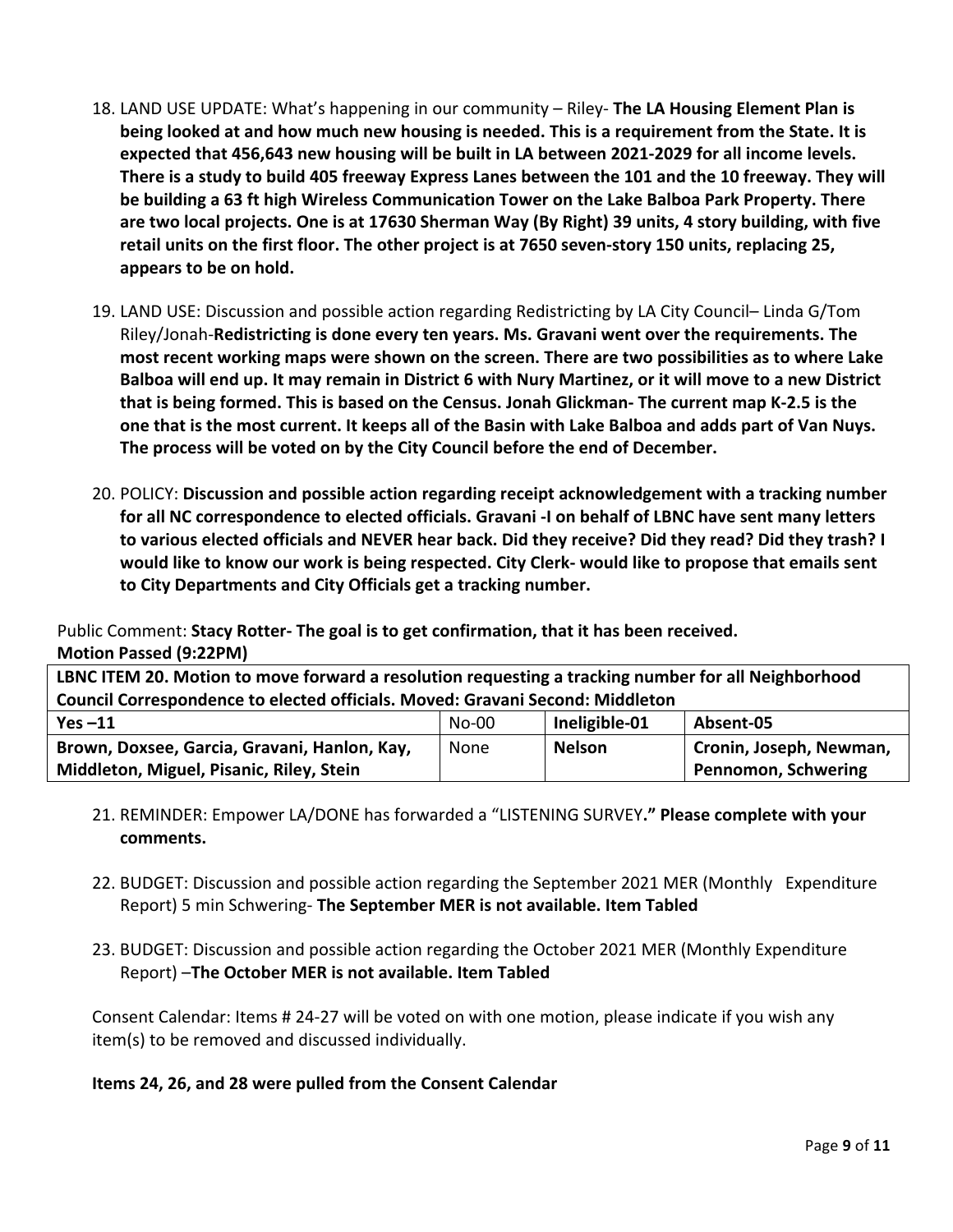24. FUNDING-OUTREACH: Discussion and possible action regarding the expenditure of up to \$200 for labels/stickers to identify LBNC on handout items. - Gary Kay explained what would be on the **labels.**

## Public Comment: No comment

**Motion Passed (9:30PM)**

LBNC ITEM 24. Motion to approve the expenditure of up to \$200 for water bottle labels/stickers to identify **LBNC. Moved: Kay Second: Brown**

| Yes $-10$                                | No-00 | Ineligible-02  | Absent-05                  |
|------------------------------------------|-------|----------------|----------------------------|
| Brown, Doxsee, Gravani, Hanlon, Kay,     | None  | Garcia, Nelson | Cronin, Joseph, Newman,    |
| Middleton, Miguel, Pisanic, Riley, Stein |       |                | <b>Pennomon, Schwering</b> |

### Linda Schwering left the meeting at 9:33PM

- 25. FUNDING-OUTREACH: Discussion and possible action regarding the \$5,800 funds appropriated for the 10/9 Linda Pruett Memorial Emergency Preparedness Outreach event be reallocated for the new date of May 14, 2022.
- 27. FUNDING-Discussion and possible action regarding the expenditure of up to \$50 for Board Member Miguel Miguel's business cards.

### Public Comment: No comment

#### **Motion Passed (9:33PM)**

| LBNC ITEMS 25 and 27. Motion to approve Consent Calendar Items 25 and 27 Moved: Gravani Second: Kay |         |                |                                      |  |
|-----------------------------------------------------------------------------------------------------|---------|----------------|--------------------------------------|--|
| Yes $-10$                                                                                           | $No-00$ | Ineligible-02  | Absent-05                            |  |
| Brown, Doxsee, Gravani, Hanlon, Kay,                                                                | None    | Garcia, Nelson | <sup>1</sup> Cronin, Joseph, Newman, |  |
| Middleton, Miguel, Pisanic, Riley, Stein                                                            |         |                | Pennomon, Schwering                  |  |

26. FUNDING-OUTREACH/Website Discussion and possible action regarding the update of the website. I move LBNC expense additional \$500 to webmaster to update the LBNC website. There are concerns about spending more money with the current situation.

### Public Comment: No comment

**Motion Failed (9:36PM)**

| LBNC ITEM 26. Motion to approve expense additional \$500 to webmaster to update the LBNC website. |                           |                  |                |                         |
|---------------------------------------------------------------------------------------------------|---------------------------|------------------|----------------|-------------------------|
| <b>Moved: Gravani Second: Brown</b>                                                               |                           |                  |                |                         |
| Yes $-02$                                                                                         | <b>No-07</b>              | Abstain-01       | Ineligible-02  | Absent-05               |
| Gravani, Pisanic,                                                                                 | Brown, Doxsee, Hanlon,    | <b>Middleton</b> | Garcia, Nelson | Cronin, Joseph, Newman, |
|                                                                                                   | Kay, Miguel, Riley, Stein |                  |                | Pennomon, Schwering     |

### **Meeting moved to Item 28**

28. FUNDING-OUTREACH: Discussion and possible action regarding the expenditure of up to \$500 for Holiday Parade refreshments. Committee vote 3-1-1-0-0 Hanlon/Middleton- Danica Middleton gave a presentation about the parade.

### **Ruth Doxsee Left the Meeting at 9:48PM**